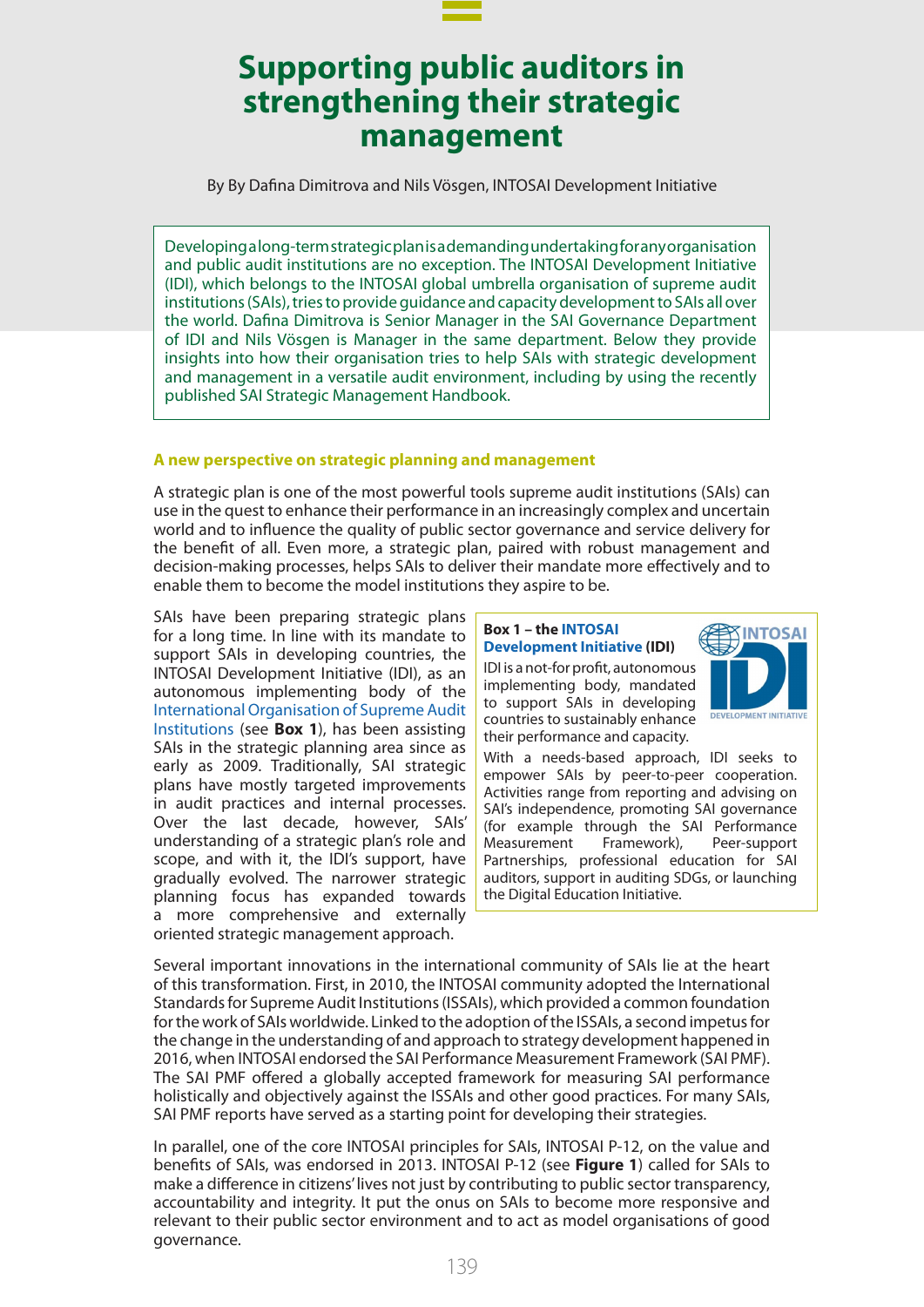# **Figure 1 - INTOSAI P-12**



To respond to these developments and better support SAIs in preparing and implementing strategic plans in line with INTOSAI P-12 expectations, the IDI developed the SAI Strategic Management Framework (SSMF). The SSMF is closely aligned to SAI PMF but provides a forward-looking perspective to aide SAIs in strategic planning and management (see **Figure 2**).



|  | <b>Figure 2 - SAI Strategic Management Framework</b> |  |
|--|------------------------------------------------------|--|
|  |                                                      |  |

The SSMF functions as a high-level results framework that defines a hierarchical chain of performance improvements that SAIs must address to effect change. The SSMF clarifies that internal capacity developments, such as improvements in human resources or audit methodologies, systems and processes, need to lead to tangible positive changes in external audit quality and other core work. But the SSMF does not stop there. It emphasises the need to frame, measure and report on SAI performance, as manifested in the quality, coverage and timeliness of its audits and other core work, in relation to its contribution to more robust public sector governance, implementation of United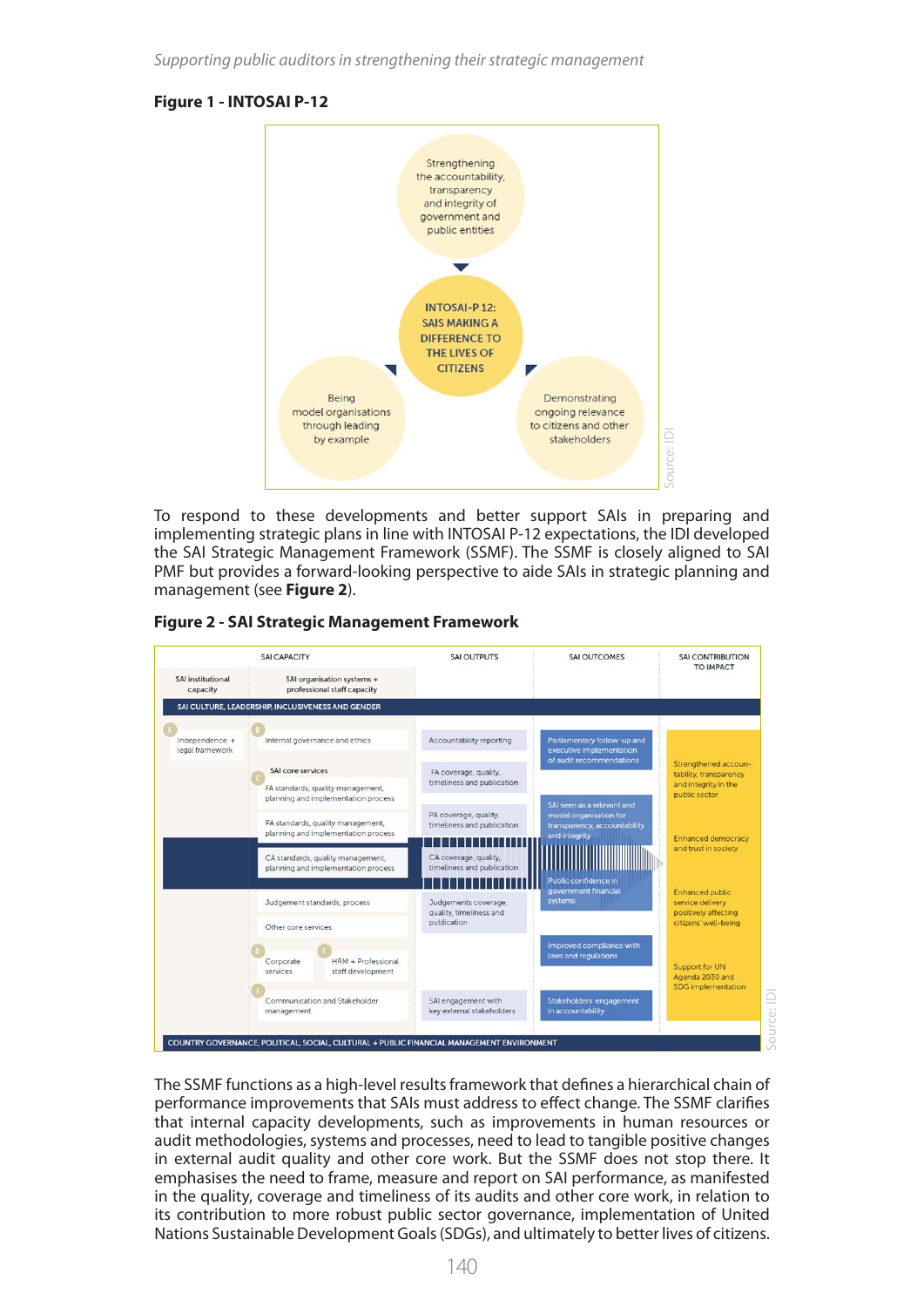## **A handbook on Strategic Management for SAIs**

As part of its capacity development support to SAIs, the IDI released its strategic planning book for SAIs in 2009. SAIs from both developing and developed countries widely applied the handbook as a blueprint for strategic planning. However, the 2009 guide did not fully respond to the changing need of SAIs to consider a broader and more externally oriented strategic management approach as captured by INTOSAI P-12. Neither did it capture the logic of the SSMF.

Data on SAI achievements and outstanding needs in the strategic management area confirmed that the guidance needed updating. According to the [2017 Global SAI](https://www.idi.no/our-resources/global-stocktaking-reports)  [Stocktaking Report](https://www.idi.no/our-resources/global-stocktaking-reports), the share of SAIs worldwide with a strategic plan increased from 73 % to 91 % between 2010 and 2017. Most of those SAIs also had annual operational plans in place. However, a significant share of SAIs did not link the two; neither had they linked their strategic priorities to resource allocation. 61 % of respondent SAIs in 2017 said that they only monitored the implementation of their strategies at activity level and not at the level of improved performance. In conclusion, the global SAI community was lagging behind its good governance aspirations as laid down in INTOSAI-P-12 on several counts.

To respond to these challenges, the IDI completely overhauled and expanded its strategic planning handbook. The new [SAI Strategic Management Handbook](https://www.idi.no/elibrary/well-governed-sais/strategy-performance-measurement-reporting/1139-sai-strategic-management-handbook-version-1) was published in late 2020, after an extensive development and public exposure phase. The handbook presents a holistic strategic management approach, based on the SSMF. It covers in detail all stages of the process, from assessment, through strategic and operational planning, to monitoring, implementation and reporting (see **Figure 3**).



### **Figure 3 - SAI Strategic Management handbook**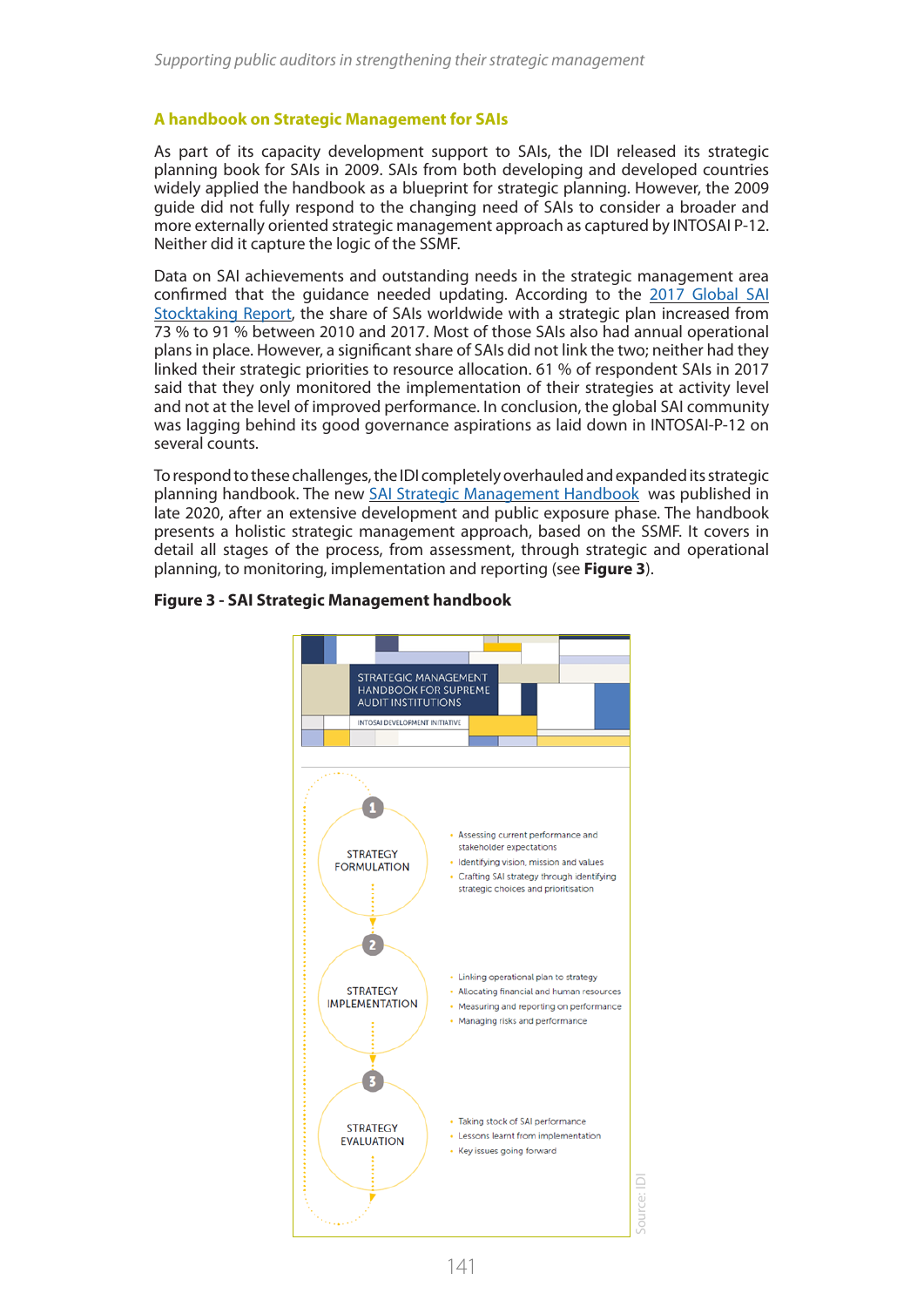The methodology emphasises inclusiveness when developing the strategy in line with the INTOSAI P-12 objective of SAIs being responsive to their environment. It recommends a stakeholder analysis to supplement the objective SAI PMF assessment. Through it, SAIs can identify those results and needs that matter for their stakeholders and strengthen both internal ownership and external buy-in from those stakeholders critical to the SAI's performance.

The new handbook also goes in-depth into the link between strategy and implementation. It focuses on operational plans as a critical strategic management tool and emphasises the need for prudent resourcing at the strategic and operational levels. Other novel elements of the methodology are a focus on prioritisation in light of factors such as available resources, potential impact or legality, and an integrated approach to measurement and monitoring of performance and risks at strategic and operational levels. Finally, it supports SAIs in their strategy implementation with guidance on decision-making and change management.

While the IDI's mandate is, in principle, to support developing-country SAIs, the handbook's approach is versatile. SAIs from both developing and developed countries can apply it, irrespective of their institutional set-up and model. Each chapter contains practical guidance and examples and distinguishes between basic and more advanced strategic management features. Depending on their current capacities, practices and context, SAIs can decide which elements are most useful. Many SAIs of EU Member States may already be following to a large degree the good practices described. Still, they can use the handbook to confirm their processes' quality and identify outstanding improvement areas.

## **Supporting strategy development in testing times**

The SAI Strategic Management Handbook was prepared in the framework of IDI's Strategy, Performance Measurement and Reporting (SPMR) capacity development initiative. SPMR supports SAIs through the whole cycle of strategic management, from conducting SAI PMF assessments and engaging with stakeholders to gather their views, through strategy development to set up relevant, operational planning, monitoring, and reporting routines that underpin strategy implementation. The initiative is delivered in regional groups over several years through workshops, individual advice to SAI teams, and online interactions. The regional set-up allows participating SAIs to learn from peers and lend mutual support.

IDI first piloted the SPMR initiative and the methodology that later on fed into the SAI strategic management handbook in the Pacific and Caribbean. The global roll-out of SPMR commenced in 2019, with the financial support of the Swiss State Secretariat for the Economy (SECO). Over 40 SAIs from Europe, Asia, Africa, and Latin America presently participate in the global phase. Among those are several SAIs from developed countries.

It was precisely at the strategy development phase of the SPMR initiative when the global COVID-19 crisis struck. Like all other institutions, SAIs faced a heightened level of uncertainty as the pandemic hit. At first, they had to react to the health threat to their staff and organise short-term functionality. However, the focus quickly reverted to strategy, and as it unfolded, the pandemic drastically changed the outlook and significance of strategy development for the participating SAIs.

SAIs promptly realised that the changed situation provided some crucial opportunities for SAIs. They could strengthen their relevance and image by ensuring effective oversight of unprecedented volumes of emergency spending. Audit work on health and social security systems, disaster relief, crisis management and gender equality in times of crisis received new attention. On the other hand, SAIs also faced significant challenges, with many experiencing reduced budgets, staff shortages, and auditing limitations in non-digitised environments. How to reconcile such challenges with the elevated expectations from SAIs and at the same time deliver on their mandate became the central question SAIs looked to answer through their strategic and operational plans (see also **Box 2**).